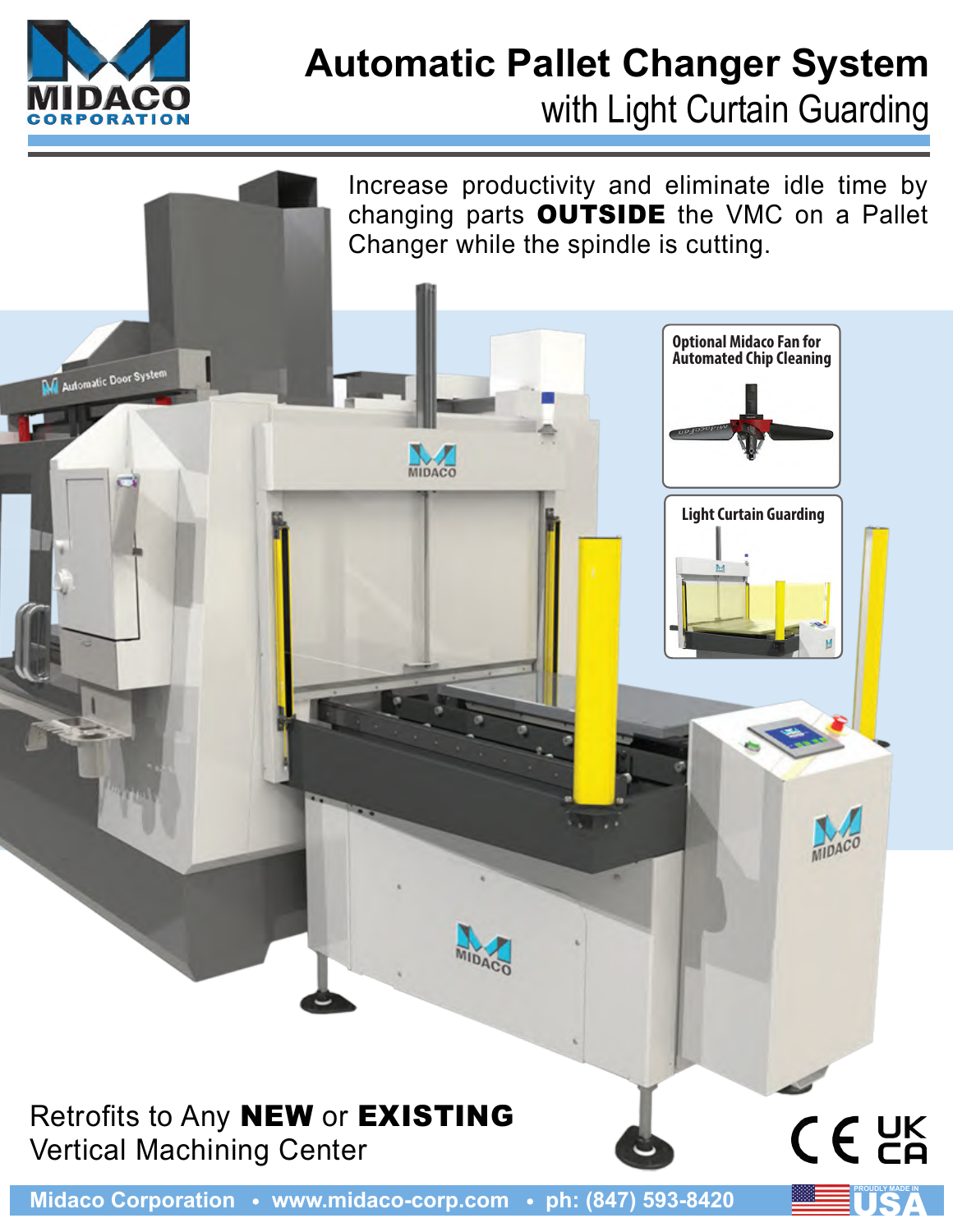## **AUTOMATIC PALLET SYSTEMS**

## *Quality control tested with over 250,000 pallet changes before bringing product to market.*



- *Load, unload, inspect parts and set up jobs while alternate pallet is in the machine.*
- *Reduce set up time on repeat jobs by dedicating tooling onto pallets.*
- *Exchange pallet in seconds with +/- .0001" (.0025 mm) repeatability.*
- *Pallets easily interchanged between machines or departments.*
- *Fully integrated with CNC machine by using two M-Functions.*

- *Heavy/large workpieces easily loaded outside the machine.*
- *Single shuttle systems up to 8000 lb (3636 kg) capacity\**
- *Dual Shuttle systems up to 32,000 lb (14,528 kg) capacity\**
- *Jobs can be easily interrupted for emergency.*
- *Increase machine and operator productivity.*
- *Equipped with Mitsubishi controls.*
- *\*with part weight evenly distributed*



## **STATE OF THE ART VERSAT**

- MIDACO's PLC is fully integrated with the machine.
- While the alternate pallet is on the machine, the operator sets up the next pallet. Once ready, the operator pushes the "Pallet Ready" button  $(A)$ and walks away to attend other activities. When the pallet in the machine is complete, the next pallet shuttles in automatically.
- The PLC allows the operator to program pallet acceleration and deceleration according to the weight of the fixture to optimize performance.

### Keypad (B) Provides:

- Password protected access
- Parameters page access
- Manual functions access
- Current I/O status
- Diagnostic pages

#### Electric Servo Drive Provides Proven Reliability

MIDACO's precision engineered Servo Drive assembly  $(C)$  extends into the machining center, tilts and engages with the pallet coupler  $(D)$  to remove the pallet from the machining center. The Servo Drive then delivers the next pallet into the machine in seconds.

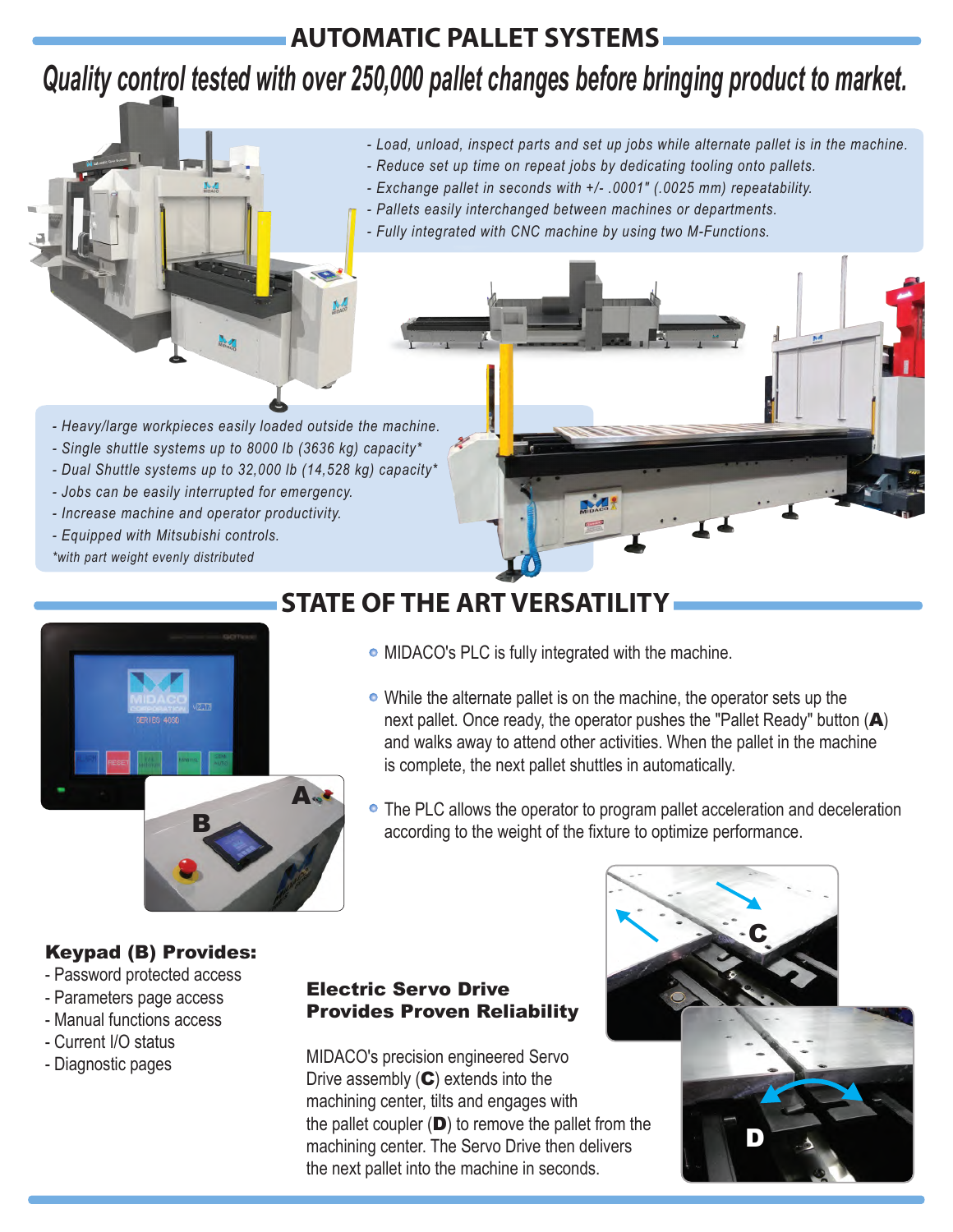## **RECEIVER**



(A) Cast Iron receiver mounts directly to the machine table.

(B) Hardened and ground locating pins assure +/- .0001" (.0025 mm) repeatability.

 $C \in \mathcal{C}^{\text{UK}}_{\text{A}}$ 

(C) MIDACO's patented "Dual Air Blast" blows air up through and across the contact pads for chip removal. (see inset)



Precision ground steel rails (D) include hardened and ground bushings  $(E)$  to assure accuracy and durability.

Standard plain cast aluminum pallets (F) offer extreme versatility.

Cast Iron and T-Slotted Cast Iron custom pallets are optional.

## **Light Curtain Guarding**



With 3-sided guarding via a light emitter, mirrors and sensors, a pallet change will not occur if the invisible light beams surrounding the shuttle system are breached.



*Since 1969, MIDACO has been a leader in providing innovative and quality solutions to improve manufacturing efficiency for companies worldwide.*